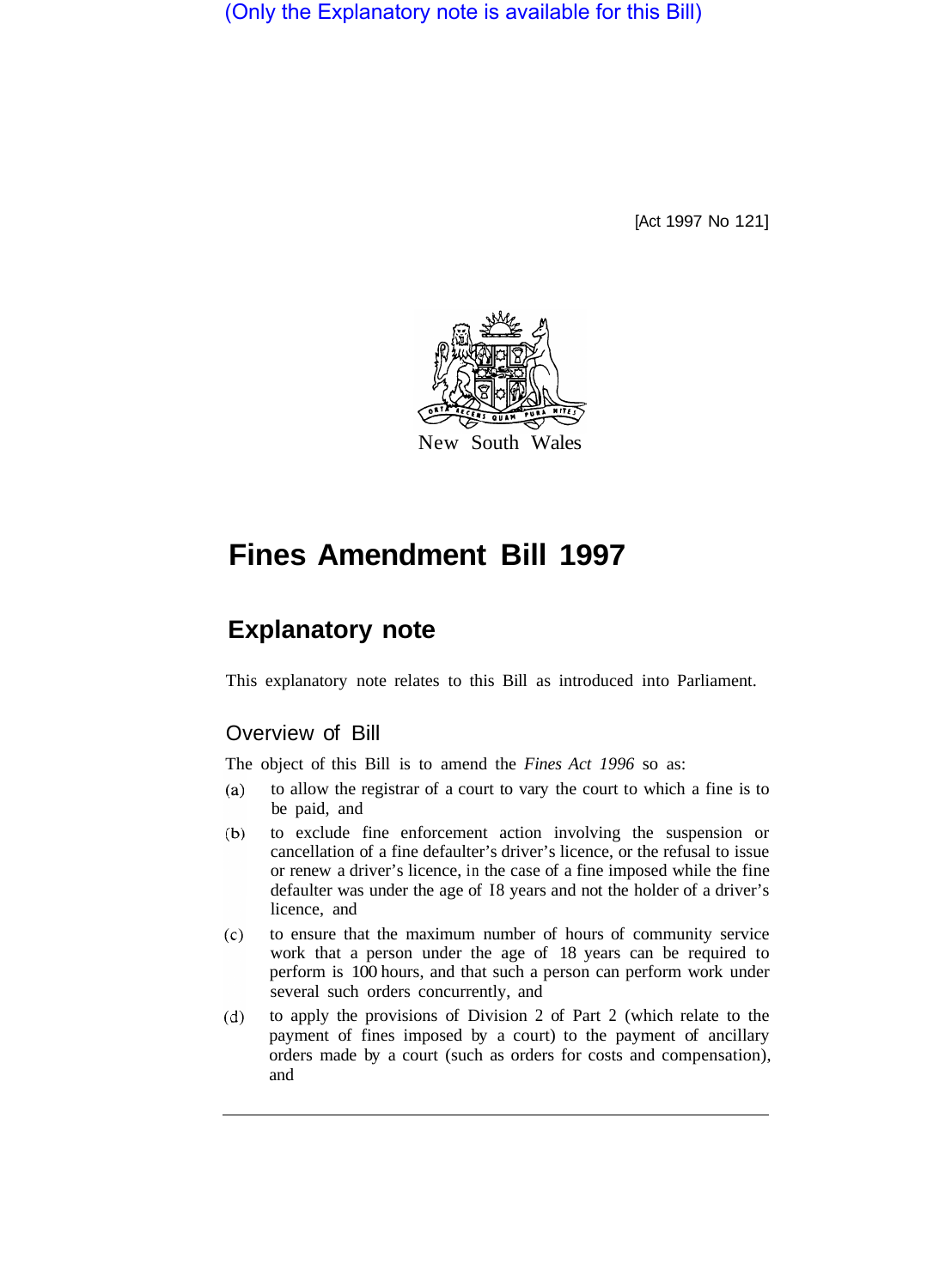Fines Amendment Bill 1997 [Act 1997 No 121]

Explanatory note

- (e) to exclude adults who are serving periods of imprisonment and children who are serving periods of detention from the transitional amnesty period that the Act provides for existing fine defaulters, and
- (f) to allow the regulations to establish a separate fine enforcement regime, for a transitional period of 2 years only, in relation to fines imposed under the laws of the Commonwealth and in relation to fine defaulters who reside outside New South Wales.

### Outline of provisions

**Clause 1** sets out the name (also called the short title) of the proposed Act.

**Clause 2** provides for the commencement of the proposed Act on a day or days to be appointed by proclamation.

**Clause 3** is a formal provision giving effect to the amendments to the *Fines Act 1996* set out in Schedule 1.

#### **Schedule 1 Amendment of Fines Act 1996**

#### **Variation of court to which fine payable**

It is proposed to amend section 8 to allow the registrar of a court to vary the court to which a fine is payable (Schedule 1 [l]). A consequential amendment is proposed for section 13 to allow the fine to be referred for a court fine enforcement order by the registrar of the court to whom the fine becomes payable as a result of such a variation (Schedule 1 [2]).

#### **Payment of fines to the RTA**

It is proposed to amend section 65 so as to make it clear that the State Debt Recovery Office must cancel any direction it has given to the Roads and Traffic Authority with respect to enforcement action under Division 3 of Part 4 of the Act (action involving the suspension or cancellation of drivers' licences and vehicle registrations) as soon as practicable after it receives payment of the whole of the amount payable under the fine enforcement order to which the direction relates (Schedule 1 [3]: proposed section 65 (4)). Consequential amendments are proposed for section 66 (3) (Schedule 1 [4]) and section 68 (4) (Schedule I [8]).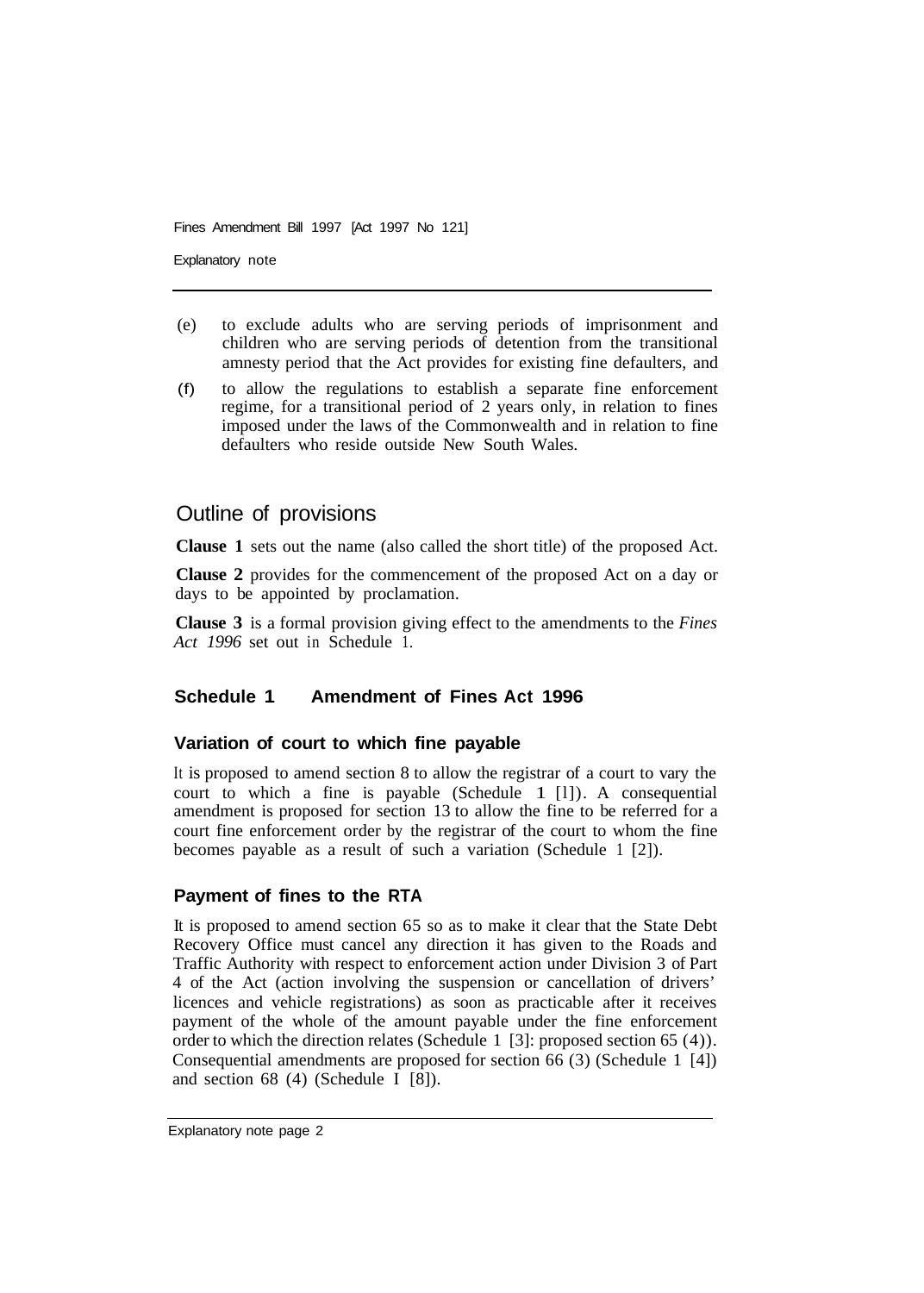Fines Amendment Bill 1997 [Act 1997 No 121]

Explanatory note

#### **Enforcement action under Division 3 of Part 4 with respect to unlicensed young offenders**

It is proposed to amend section 65 so as to prevent the Roads and Traffic Authority from suspending or cancelling a fine defaulter's driver's licence, or from refusing to issue or renew a driver's licence for a fine defaulter, if the fine defaulter was under the age of 18 years and not the holder of a driver's licence when the fine was imposed or the relevant penalty notice was served (Schedule 1 [3]: proposed section 65 (3)). A consequential amendment is proposed for section 71 to ensure that enforcement action under Division 4 of Part 4 (civil enforcement against the fine defaulter's property) can be taken (Schedule 1 [9]).

#### **Children's community service orders**

It is proposed to amend section 81 so as to ensure that the maximum number of hours of community service work that a person under the age of 18 years can be required to perform is 100 hours (Schedule 1 [10]), and that such a person can perform work under several such orders concurrently (Schedule **<sup>1</sup>** [11]). A consequential amendment is proposed to define *adult* and *child* for the purposes of section 81 (Schedule **1** [12]).

#### **Enforcement of ancillary money orders**

It is proposed to insert a new section 109A to apply the provisions of Division 2 of Part 2 (which relate to the payment of fines imposed by a court) to the payment of ancillary orders imposed by a court (such as orders for costs and compensation) (Schedule 1 [14]). Consequential amendments are proposed to be made to section 109 (Schedule  $1 \nvert 13$ ) and section 110 (Schedule 1 [15]).

#### **Exclusion of convicted prisoners etc from transitional amnesty period**

Clause 2 of Schedule 3 provides for a transitional amnesty period during which existing warrants for the commitment of fine defaulters to prison are not to be executed. It is proposed to amend that clause so as to exclude convicted inmates (within the meaning of the *Correctional Centres Act 1952)*  and persons subject to control (within the meaning of the *Children (Detention Centres) Act 1987)* from the amnesty, so allowing them to "cut out'' their outstanding fines while serving their current sentences (Schedule  $1[17]$ ).